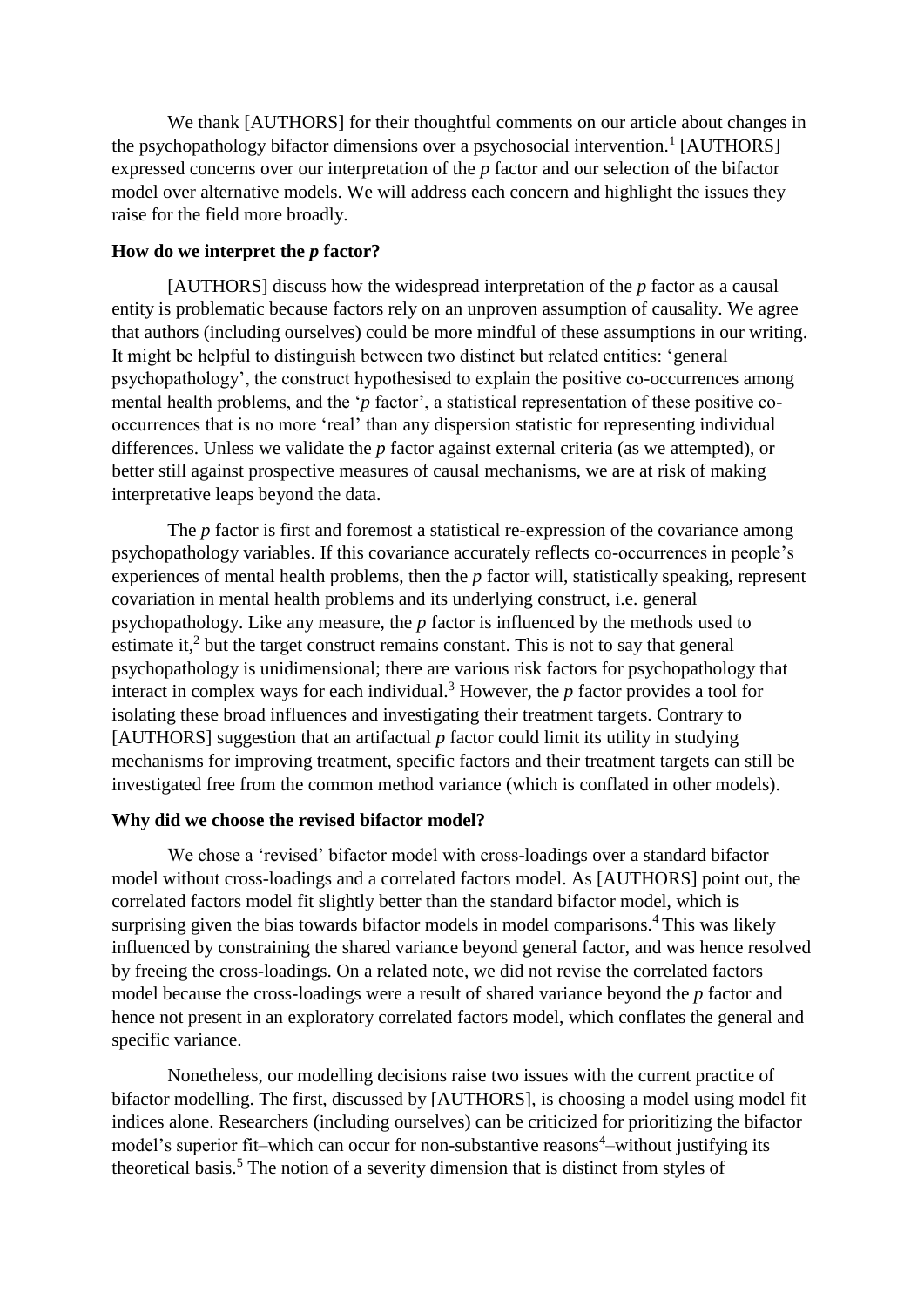symptomatic expression appears to have emerged a posteriori with the resurgence of bifactor models, but it has a history in personality research and clinical practice. Still, we would argue that theoretical justification is not the only reason why a model might be preferred over another. Models might be selected because they are practically useful, even if they do not represent the true data-generating mechanism. Total and subscale scores in psychopathology measures tend to be underpinned by a single dimension, even if they sample a diverse range of problems. <sup>2</sup> The bifactor model allows us to capture variation in responding that we partially impose with the design of our measures; clinical outcomes look rather different when we take this into consideration.<sup>1</sup>

The second issue concerns shared variance beyond the *p* factor. Bifactor models with cross-loadings or specific factor correlations are becoming popular, but there is a danger in freeing these covariances to improve model fit without considering the consequences. Estimating shared variance threatens the interpretation of specific factors and implies model mis-specification due to unmodelled factors.<sup>5</sup> Yet not estimating the shared variance can also lead to model mis-specification and inflate general factor loadings.<sup>6</sup> Justifying the inclusion of shared variance beyond the *p* factor with past research (as we attempted) is important to avoid capitalizing on sample-specific error, but further work is needed to identify its methodological and theoretical impact.